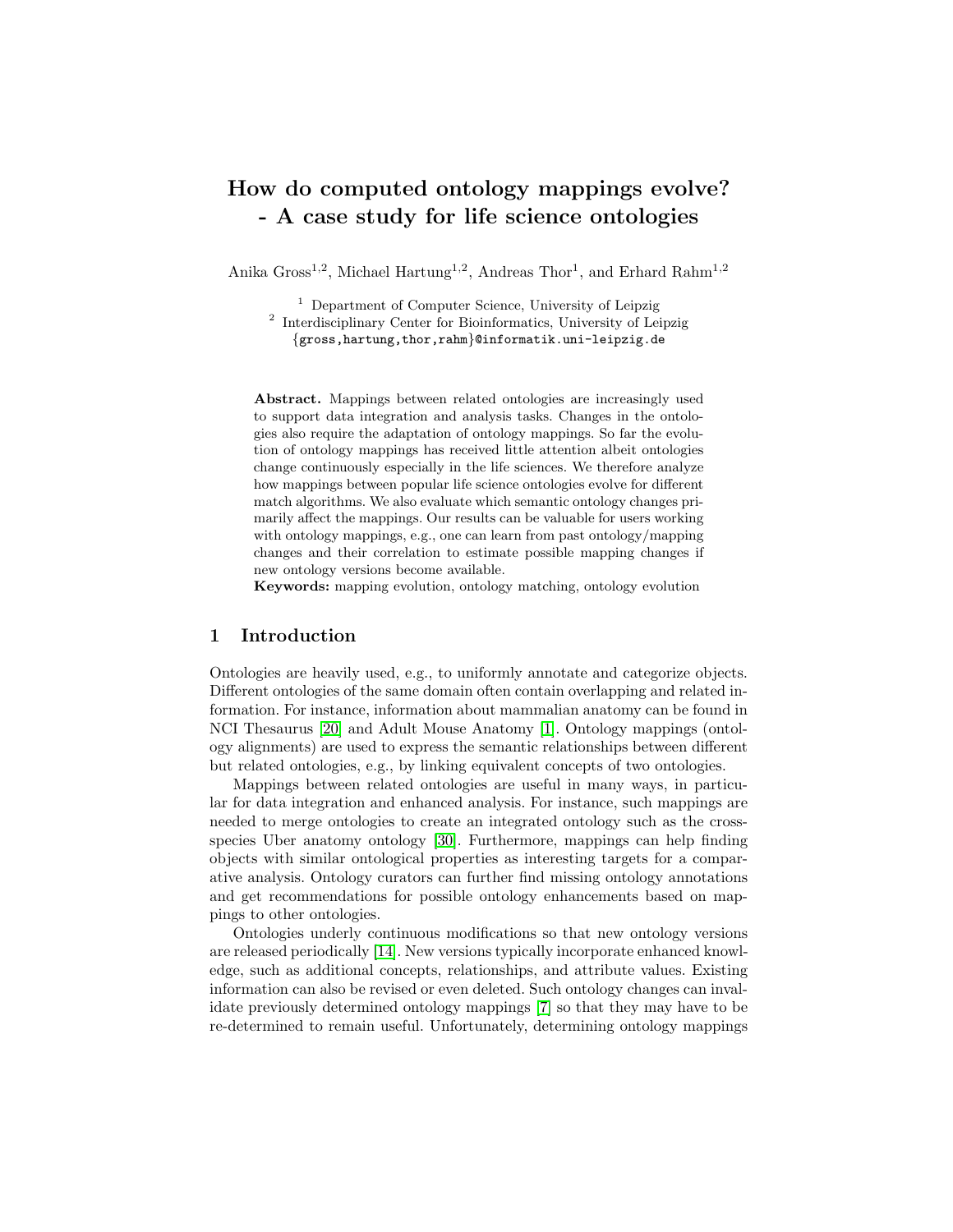is an expensive process even with the help of semi-automatic ontology matching techniques [\[8](#page-11-4)[,25\]](#page-11-5) that still involve a manual verification of correspondences and a parametrization effort. The importance on determining and adapting ontology mappings is underlined by the popular Ontology Alignment Evaluation Initiative (OAEI) [\[23\]](#page-11-6). OAEI provides real-world test data sets, in particular for matching the Adult Mouse Anatomy Ontology against the anatomy part of NCI Thesaurus. Unfortunately, the reference mapping of the anatomy task is based on 5 year old ontology versions<sup>[1](#page-1-0)</sup> so that its quality for the current ontology versions remains unclear.

The evolution of ontology mappings has received very little attention so far, especially for the life science domain. For example it is unknown to what degree and how mappings between popular life science ontologies change and how ontology changes affect ontology mappings. There are many ways to compute mappings and it is not clear to what degree different match methods result in differently stable ontology mappings. Such information is expected to be useful for deciding about whether a previous ontology mapping is still reliable and upto-date or whether one has to perform an expensive adaptation of the mapping.

To address these questions and issues we make the following contributions:

- We introduce a general versioning scheme which allows for studying the evolution of both, ontologies and mappings. (Sec. [2\)](#page-1-1)
- We propose a generic change model to measure and compare the degree of change for ontologies and mappings. The model supports analyzing the impact of ontology evolution on mapping evolution, e.g., what ontology changes lead to the addition or deletion of correspondences in the mapping. (Sec. [3\)](#page-2-0)
- We apply our model to three life science scenarios and evaluate how mappings between popular life science ontologies evolve. We also investigate mapping evolution for different match techniques. (Sec. [4\)](#page-6-0)

In Sec. [5](#page-9-0) we describe related work and conclude in Sec. [6.](#page-10-1)

## <span id="page-1-1"></span>2 Versioning Scheme for Ontologies and Mappings

### 2.1 Prelimiaries

In general an **ontology**  $O = (C, R, A)$  consists of concepts C which are interrelated by directed relationships R. Each concept has an unambiguous identifier such as an accession number. A concept typically has further attributes  $a \in A$  to describe the concept, e.g., name, synonyms, or definition. A relationship  $r \in R$ forms a directed connection between two concepts and has a specific type, e.g., is a or part of. An ontology mapping (ontology alignment)  $M_{O1,O2}$  is a set of correspondences  $(c1, c2)$  whereby each correspondence interconnects two concepts  $c_1 \in O_1$  and  $c_2 \in O_2$  of the two ontologies. The mapping semantics depends on the intended use case but we assume that all correspondences of a mapping express the same semantic type, e.g., same-as or is-related-to.

<span id="page-1-0"></span> $\frac{1}{1}$  As of 2012, the current reference ontology mapping has been created in 2007.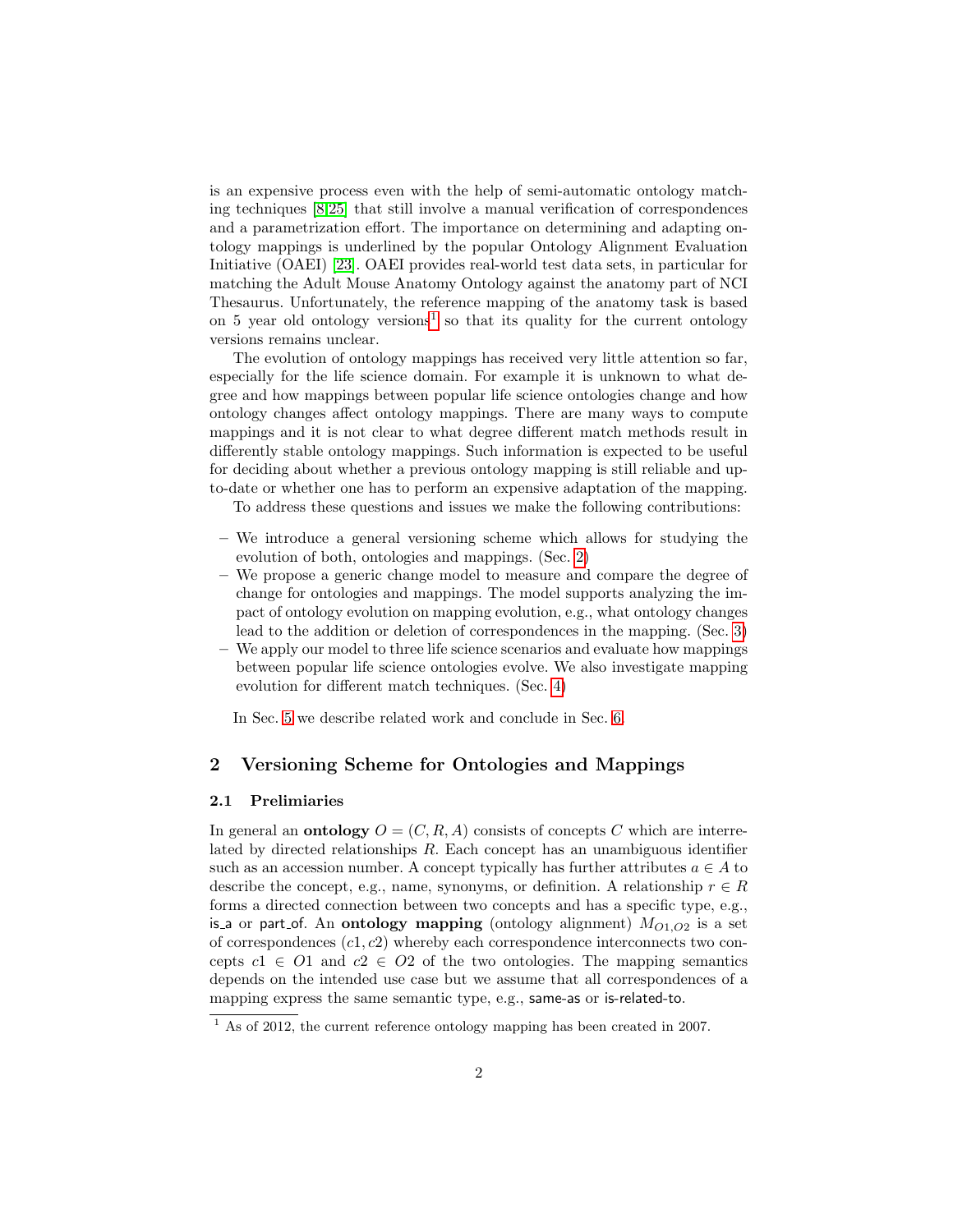

<span id="page-2-1"></span>Fig. 1. General versioning scheme with multiple ontology and mapping versions

Since a purely manual creation of ontology mappings is a tedious and laborintensive task such mappings are usually determined by semi-automatic ontology matching techniques (see Sec. [5](#page-9-0) for Related Work). Most matching approaches are metadata-based, i.e., they use the ontology representations themselves to find related concepts, in particular the names of concepts and contextual information like the names of the parent or child concepts within the ontologies. In our evaluation, we will analyze mapping changes for three typical metadata-based matchers (Sec. [4\)](#page-6-0).

#### 2.2 Versioning Scheme

We define an **ontology version**  $O_v = (C_v, R_v, A_v)$  as a snapshot of an ontology O released at a specific point in time. For simplicity we enumerate the versions with ascending numbers  $v = 1, 2, \ldots$  rather than using the actual release dates.

Ontology changes affect previously determined ontology mappings so that these mappings should be continuously adapted. Fig. [1](#page-2-1) illustrates the general versioning scheme we adopt in this paper. There is a series of versions ( $v =$  $1...k$  for a pair of ontologies  $O1$  and  $O2$  that are connected by an ontology mapping  $M<sub>O1,O2</sub>$ . For simplicity we determine ontology mappings only between ontologies of the same version number, i.e., we create mappings  $M_v$  only between ontology versions  $O_1$  and  $O_2$  referring to the same specific point in time.

The difference between two ontology and mapping versions is denoted by  $diff(O_v, O_{v+1})$  and  $mdiff(M_v, M_{v+1})$ , respectively. The next section explains  $diff$  and  $mdiff$  in more detail.

## <span id="page-2-0"></span>3 Change Model for Ontologies and Mappings

We first describe our change model for ontologies and mappings and categorize the changes into different groups. We also propose simple change ratio indicators to assess the evolution intensity between successive ontology and mapping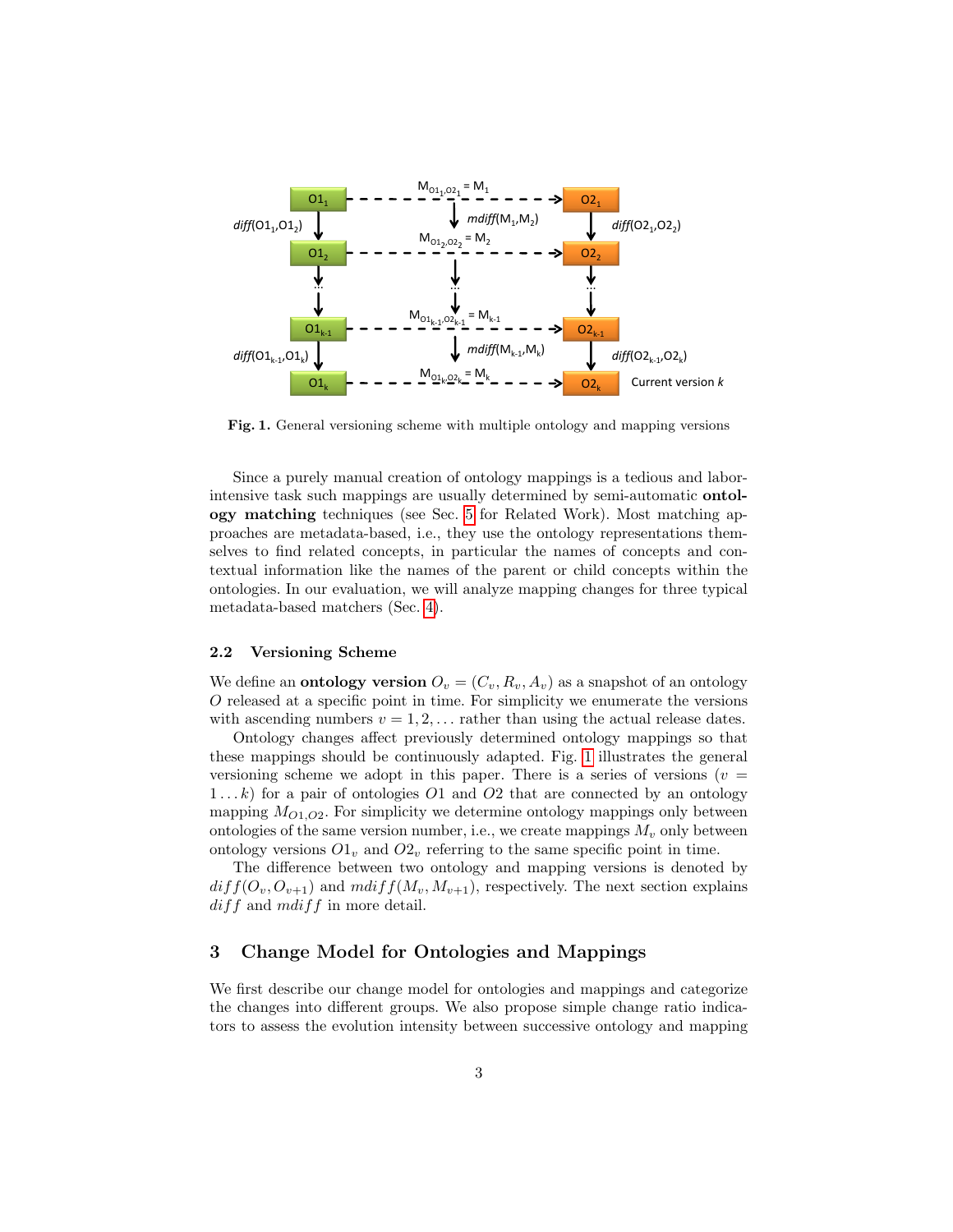| Change operation                                           | Type                  |
|------------------------------------------------------------|-----------------------|
| Insertion of a new concept to $O_{v+1}$                    |                       |
| Insertion of a subgraph to a concept                       |                       |
| Insertion of new relationship in $O_{n+1}$                 | Information extension |
| Addition of an attribute (to an existing concept)          |                       |
| Mark concept as non-obsolete                               |                       |
| Deletion of a concept in $O_n$                             |                       |
| Removal of a subgraph                                      |                       |
| Deletion of an relationship in $O_v$                       | Information reduction |
| Deletion of an existing attribute                          |                       |
| Mark concept as obsolete                                   |                       |
| Split concept of $O_v$ into multiple concepts in $O_{v+1}$ |                       |
| Merge concepts of $O_v$ into a single concept in $O_{v+1}$ |                       |
| Concept substitution                                       | Information revision  |
| Move concept                                               |                       |
| Change attribute value                                     |                       |
|                                                            |                       |

<span id="page-3-0"></span>Table 1. COntoDiff change operations (including their categorization in three groups) for ontology evolution  $O_v \mapsto O_{v+1}$ .

versions. We then propose indicators to assess the impact of ontology changes on ontology mappings.

### 3.1 Ontology Changes

We start by defining what changes can occur between successive ontology versions  $O_v$  and  $O_{v+1}$ . Our model is based on the COntoDiff algorithm described in [\[13\]](#page-11-7). COntoDiff computes the difference  $diff(O_v, O_{v+1})$  between an old and a new version of an ontology and consists of the set of change operations that – when applied to  $O_v$  – transform the old into the new version. Basic change operations are concept and attribute additions or deletions. COntoDiff also determines more complex changes such as merging or splitting of concepts or the addition/deletion of subgraphs.

Table [1](#page-3-0) lists all considered change operations and additionally categorizes them into one of three groups. The first group contains information extending operations that add information in  $O_v$  such as new concepts, relationships or attribute values. The second group, information reduction, includes change operations that remove information from  $O<sub>v</sub>$ . All other operations including split and merge changes belong to the revise group.

For a quantitative change analysis we assign concepts both from  $O_v$  and  $O_{v+1}$ based on their change operations to one of the following sets:

– Extension set:  $Ext(O_{v\mapsto v+1})$  = set of concepts in  $O_v \cup O_{v+1}$  where all concept-related change operations are information extending.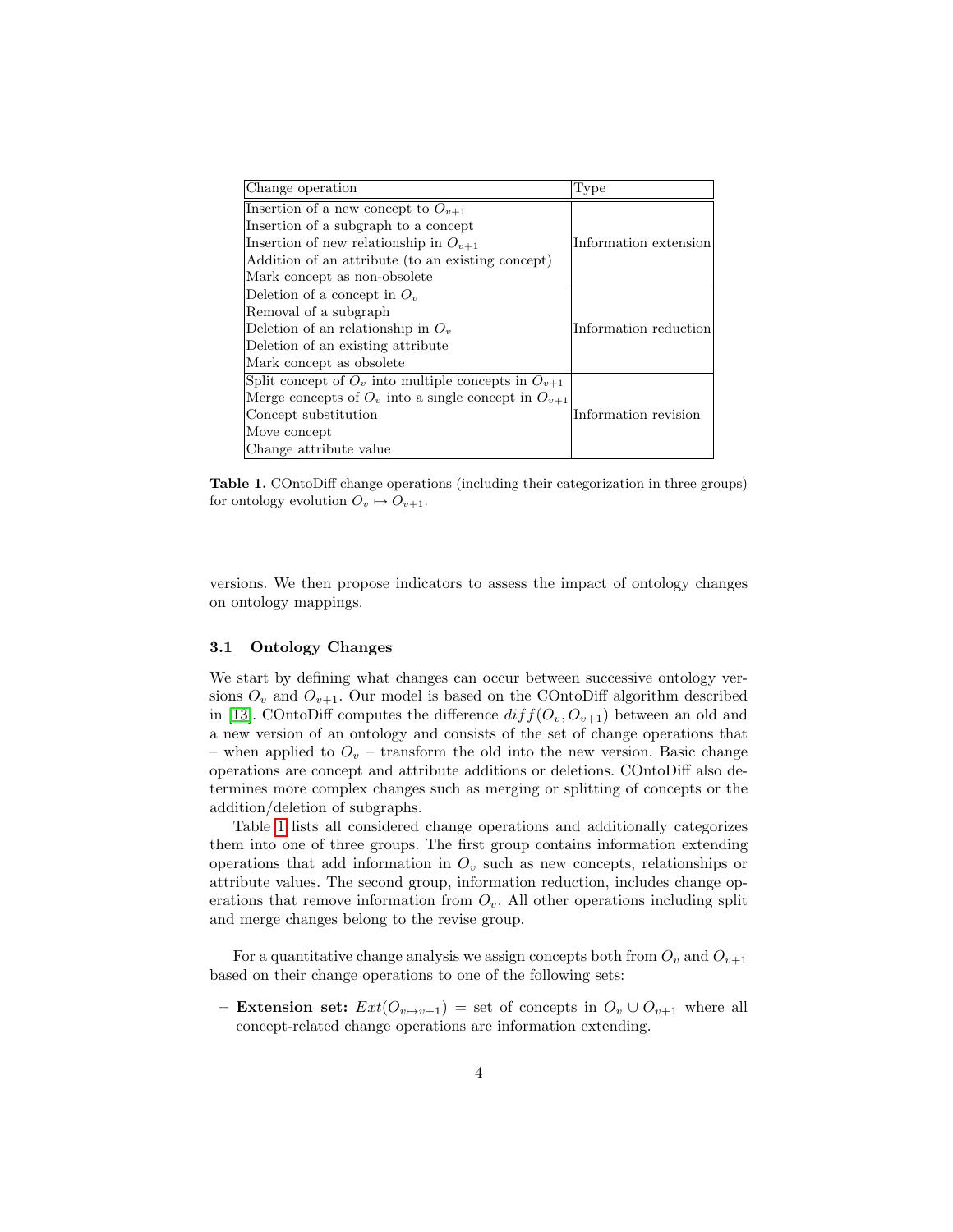

|         | Ontologies                                                                     | <b>EXT</b>                  | <b>RED</b>                 | <b>REV</b>         |  |
|---------|--------------------------------------------------------------------------------|-----------------------------|----------------------------|--------------------|--|
| Mapping |                                                                                | $\{f_1, g_1\} \cup \{f_2\}$ | $\varnothing \cup \{d_2\}$ | ${b_1} \cup {e_2}$ |  |
| ADD     | $\left\{ \{(\mathsf{b}_1,\mathsf{b}_2),(\mathsf{f}_1,\mathsf{f}_2)\} \right\}$ | 2/3                         |                            | 1/2                |  |
| del     | $\{(b_1, c_2), (d_1, d_2)\}\$                                                  |                             |                            | 1/2                |  |
|         |                                                                                |                             |                            |                    |  |

<span id="page-4-0"></span>Fig. 2. left: Example evolution of two ontologies and a mapping. Concepts  $b_1$  and  $e_2$ have been revised,  $d_2 \in O2$  has been removed, and  $g_1$ ,  $f_1$ , and  $f_2$  have been added during the evolution from version  $v = 1 \mapsto 2$ . The mapping change between O1 and O2 comprises two new correspondences  $((b_1, b_2), (f_1, f_2))$  and two removed correspondences  $((b_1, c_1), (d_1, d_2))$ . **right:** Impact matrix of ontology and mapping changes.

- **Reduction set:**  $Red(O_{v\mapsto v+1})$  = set of concepts in  $O_v \cup O_{v+1}$  where all concept-related change operations are information reducing.
- **Revision set:**  $Rev(O_{v \mapsto v+1})$  = set of concepts in  $O_v \cup O_{v+1}$  that are involved in at least one change operation but belong neither to  $Ext$  nor to  $Red$ . Each concept is thus related to a revise operation or is related to both extending and reducing operations.

All other concepts remain unchanged, i.e., they are not affected by any change operation. Fig. [2](#page-4-0) illustrates an evolution example for two ontologies O1 and O2. For example, the evolution from  $O_{1}$  to  $O_{2}$  might contain three change operations: insertion of concept  $f_2$ , deletion of concept  $d_2$ , and an attribute value change for concept  $e_2$ . The three concepts are thus assigned to Ext, Red, and Rev, respectively, i.e.,  $Ext(O2_{1\rightarrow 2}) = \{f_2\}$ ,  $Red(O2_{1\rightarrow 2}) = \{d_2\}$ , and  $Rev(O2_{1\rightarrow 2}) = \{e_2\}$  $Rev(O2_{1\rightarrow 2}) = \{e_2\}$  $Rev(O2_{1\rightarrow 2}) = \{e_2\}$ . All other concepts of Fig. 2 are not affected by the change operations.

The size of the three concept sets Ext, Red, and Rev quantitatively characterizes the degree of change during the evolution from  $O_v$  to  $O_{v+1}$ . We therefore define the ontology change ratio as follows:

$$
OCR(O_{v \mapsto v+1}) = \frac{|Ext(O_{v \mapsto v+1}) \cup Red(O_{v \mapsto v+1}) \cup Rev(O_{v \mapsto v+1})|}{|O_v \cup O_{v+1}|}
$$

The ontology change ratio for  $O2$  of our running example (Fig. [2\)](#page-4-0) is thus  $OCR(O2_{1\mapsto2}) = |\{f_2, d_2, e_2\}|/|\{a_2, b_2, c_2, d_2, e_2, f_2\}| = 0.5.$ 

### 3.2 Mapping Changes

For ontology mapping evolution we employ a simple model that distinguishes between the addition and deletion of correspondences. Thus, between two con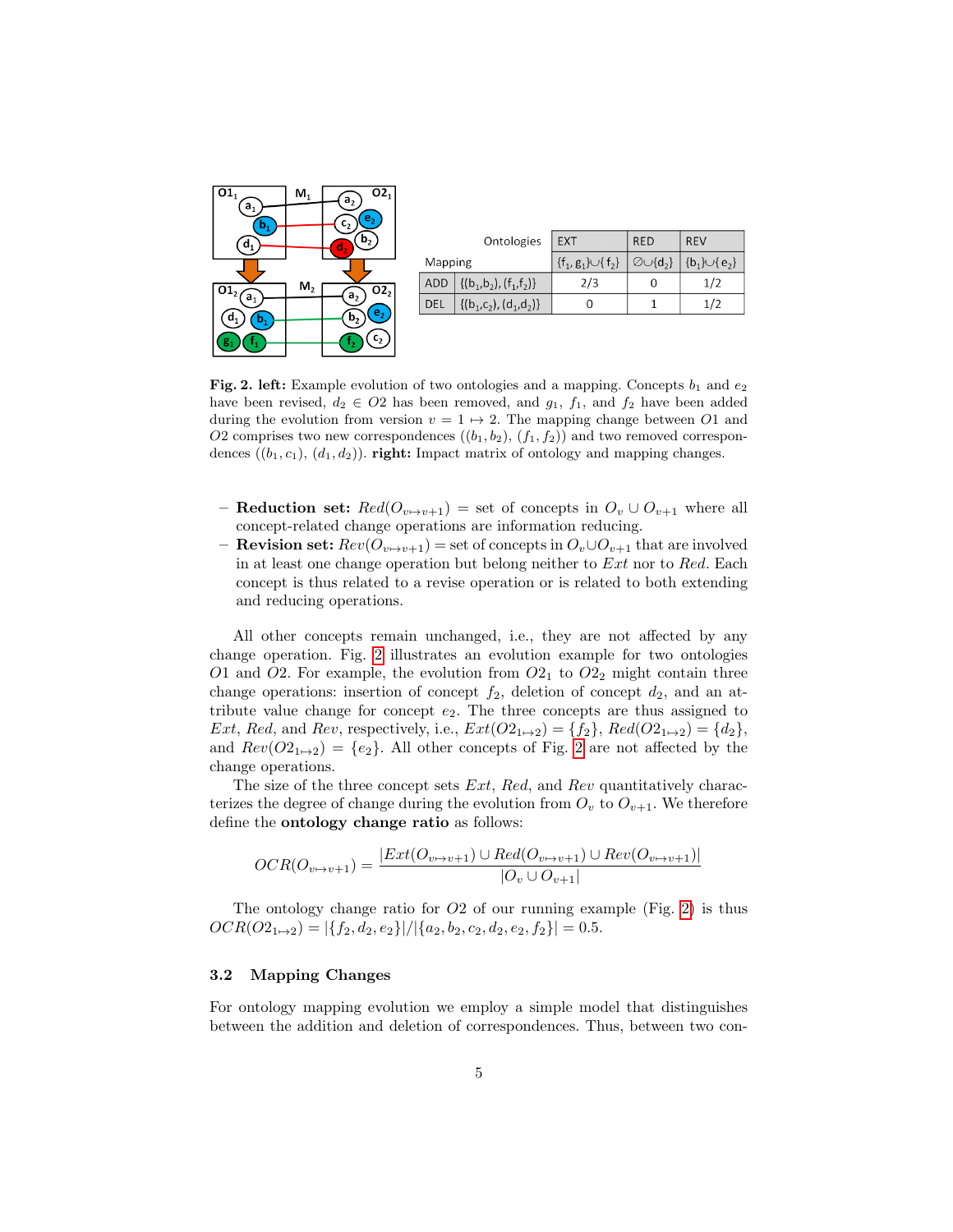secutive mapping versions  $M_v$  and  $M_{v+1}$  we consider whether a new correspondence has been added  $(Add)$  or a previous one has been removed  $(Del)$ . We group changed correspondences into the following sets:

– Addition set:  $Add(M_{v\mapsto v+1}) = M_{v+1}\backslash M_v$ 

– Deletion set:  $Del(M_{v\mapsto v+1}) = M_v\backslash M_{v+1}$ 

All other correspondences appear in both mapping versions and are thus unchanged. Based on the introduced sets we define the mapping change ratio as follows:

$$
MCR(M_{v \to v+1}) = \frac{|Add(M_{v \to v+1}) \cup Del(M_{v \to v+1})|}{|M_v \cup M_{v+1}|}
$$

In the example of Fig. [2](#page-4-0) there are two new correspondences, i.e.,  $Add(M_{1\mapsto 2})$  =  $\{(b_1, b_2), (f_1, f_2)\}\$  and two deleted correspondences,  $(b_1, c_2)$  and  $(d_1, d_2)$ . Since there is one unchanged correspondence  $(a_1, a_2)$ , the mapping change ratio  $MCR(M_{1\rightarrow2})$  equals 4/5.

## <span id="page-5-0"></span>3.3 Impact of Ontology on Mapping Changes

To determine how ontology changes influence or trigger mapping changes it is useful to interrelate the different kinds of ontology changes and mapping changes. For this purpose, we interrelate the three sets of changed concepts (Ext, Red,  $Rev$ ) with the two sets of changed correspondences  $(Add, Del)$ . We will define six corresponding indicators and use them for both analyzing mapping evolution (see Sec. [4\)](#page-6-0).

The impact ratio is the share of changed concepts that actually had an impact on the correspondences. For any set of ontology changes  $O_{Ch}$  (*Ext*, *Red*, or  $Rev$ ) and mapping changes  $M_{Ch}$  (Add or Del) it is defined as follows:

$$
IR(O_{Ch}, M_{Ch}) = \frac{|\{c \in O_{Ch} | \exists c' : (c, c') \in M_{Ch} \lor (c', c) \in M_{Ch}\}|}{|O_{Ch}|}
$$

For example, to determine which fraction of additive ontology changes led to new correspondences we determine the impact ratio for  $O_{Ch} = Ext(O1_{1\mapsto 2}) \cup$  $Ext(O_{1\mapsto 2})$  and  $M_{Ch} = Add(M_{1\mapsto 2})$ . For the example in Fig. [2,](#page-4-0) two  $(f_1$  and  $f_2$ ) out of the three *Ext*-concepts appear in the set of added correspondences, i.e., the changes in these two concepts had an impact on the mapping. Therefore  $IR(Ext, Add)$  equals  $\frac{2}{3}$ .

One would expect that Ext concepts mostly lead to correspondence additions whereas Red concepts usually account for correspondence deletions. However, as we will see in our evaluation (see Sec. [4\)](#page-6-0),  $Ext$  concepts may also trigger correspondence deletions and Red concepts may lead to new correspondences depending on the match technique.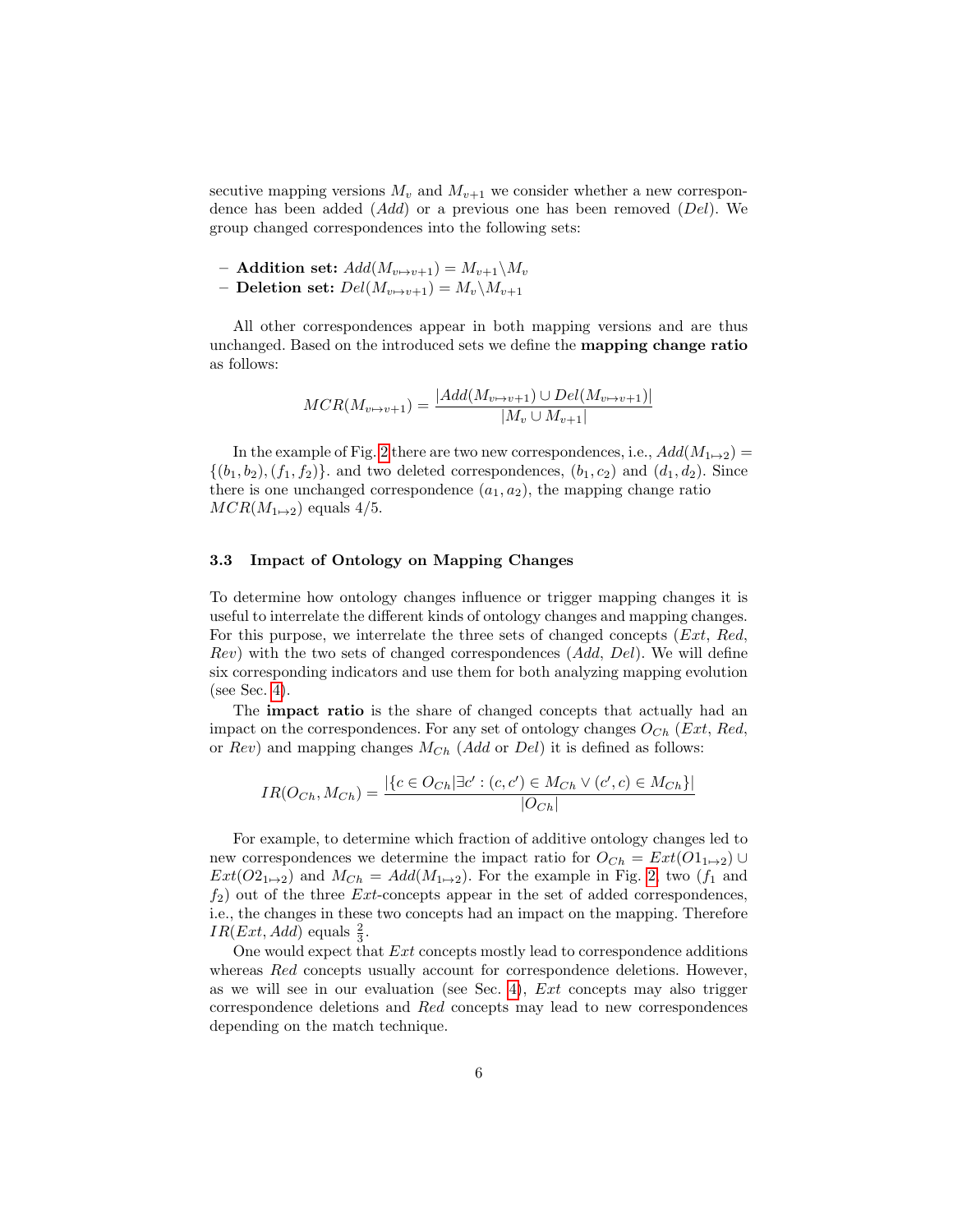## <span id="page-6-0"></span>4 Analysis of Mapping Evolution

After introducing the experimental setup, we analyze ontology and mapping evolution for different life science scenarios. We then compare mapping evolution for different match strategies and evaluate the impact of ontology changes on mapping changes.

## 4.1 Setup

We consider three mapping scenarios:

- $-$  Anatomy: map Adult Mouse Anatomy Ontology (MA) to the anatomy part of NCI Thesaurus (NCITa)
- Molecular Biology: map the two Gene Ontology[\[10\]](#page-11-8) sub-ontologies Molecular Functions (MF) and Biological Processes (BP)
- Chemistry: map Chemical Entities of Biological Interest (ChEBI) [\[5\]](#page-10-2) to NCI Thesaurus (NCIT)

For each input ontology we map 10 versions on a half year basis between 2006-06 and 2010-12 with each other. We use the following meta-data based matchers to compute the confidence (similarity) for any concept pair of two ontologies:

- Name: String (trigram) similarity of concept names
- $-$  NameSyn: Maximal string (trigram) similarity of names and synonyms
- Context: String (trigram) similarity of the concatenated parent, concept, and children names

In this study we focus on the evolution of ontology mappings and do not evaluate the quality of matching. The choice of match strategies is based on previous studies where matching on concept names and synonyms achieved high quality especially for anatomy ontologies [\[11,](#page-11-9)[12\]](#page-11-10). To obtain precise results we need to select the most likely correspondences exceeding a certain confidence threshold. We applied a default confidence threshold of  $0.6$ ; for the NameSyn matcher, we also considered a stricter threshold of  $0.8$ . Moreover, for each input ontology concept, we only select the top correspondences in a small delta range (MaxDelta selection [\[6\]](#page-11-11)).

## 4.2 Ontology and Mapping Evolution

Fig. [3](#page-7-0) gives an overview about the ontology and mapping sizes as well as their growth between June 2006 and Dec. 2010. For Anatomy, the combined size of concepts in domain and range ontology  $(|C|)$  grew only slightly by a factor 1.1 to almost 10,000 concepts. By contrast,  $|C|$  increased by 60 - 70 % to 30,000 and 120,000 concepts for Molecular Biology and Chemistry. In two of the three scenarios (Anatomy and Molecular Biology), the mappings grow similarly strong as the ontologies while the Chemistry mappings grew by up to a factor 6. The especially high mapping growth for the Context matcher seems influenced by its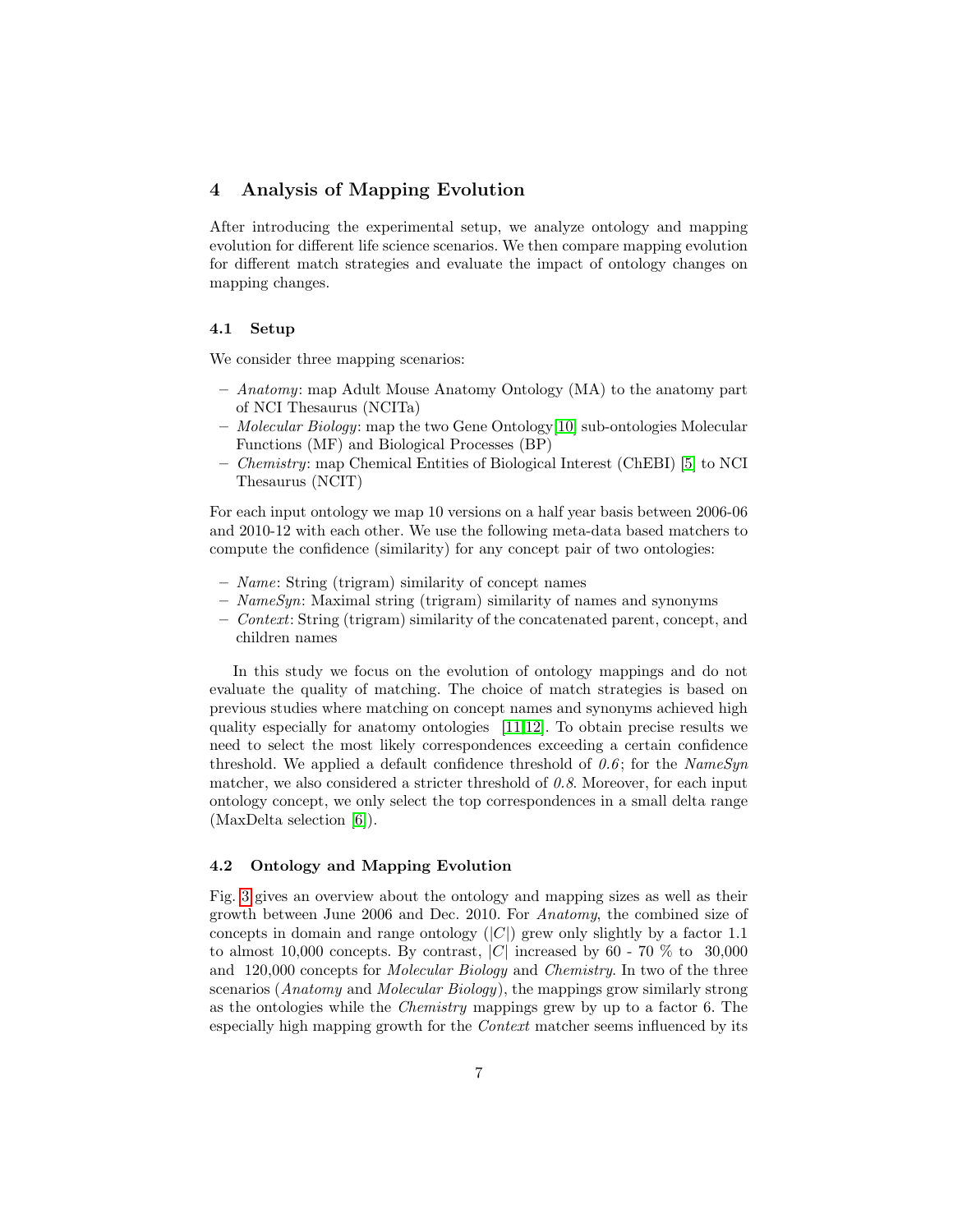|                          | ontologies      |                      | <b>Name 0.6</b> |     | NameSvn 0.6 |     | NameSvn 0.8                                                                                        |     | Context 0.6 |     |
|--------------------------|-----------------|----------------------|-----------------|-----|-------------|-----|----------------------------------------------------------------------------------------------------|-----|-------------|-----|
|                          | $ C_{2006-06} $ |                      |                 |     |             |     | growth $ M_{2006-06} $ growth $ M_{2006-06} $ growth $ M_{2006-06} $ growth $ M_{2006-06} $ growth |     |             |     |
| <b>Anatomy</b>           | 8.806           | 1.1                  | .496            | I.I | .636        |     | .264                                                                                               | 1.1 |             | 1.0 |
| <b>Molecular Biology</b> | 18.974          | 1.6                  | 852             | 1.1 | .531        | 1.7 | 251                                                                                                | 1.6 | 465         | 1.6 |
| <b>Chemistry</b>         | 69,005          | $\mathcal{L}$<br>1.1 | .353            | 3.9 | 3.242       | 3.2 | 1.930                                                                                              | 3.7 |             | 6.1 |

<span id="page-7-0"></span>Fig. 3. Ontology and mapping growth factors. Number of concepts  $(|C_{2006-06}|)$  and number of mapping correspondences ( $|M_{2006-06}|$ ) in the first considered version.  $|C|$  is the sum of domain and range ontology size for each match problem. Growth factors compare the first (2006-06) and last (2010-12) considered version.

very small mapping size which in turn is caused by its need to find similar names not only for the concepts but also for their parent and child concepts. Comparing the results for  $NameSyn$  with two different thresholds, we find that a higher threshold produces smaller mappings and achieves only a relatively small coverage, especially for Molecular Biology. For Molecular Biology, the Name matcher proved to determine the most stable mappings.

Fig. [4\(](#page-7-1)a) shows ontology change factors (see Sec[.3.3\)](#page-5-0) between succeeding versions for the three domains during the 5-year observation period. For Anatomy there were only few changes compared to the other two domains. Molecular Bi*ology* shows high change rates until 2007 (nearly  $40\%$ ). From 2008 on, change rates are comparable to those of Chemistry (around 20%). Fig. [4\(](#page-7-1)b) illustrates more detailed mapping evolution results for NameSyn 0.6 in Molecular Biology. In general, correspondence additions dominate leading to a final mapping size of more than 2,500 correspondences. But there has also been a considerable number of deletions. In 2007-12 nearly 500 correspondences were removed from the mapping. This shows that there can be very heavy mapping changes.

#### 4.3 Comparison of Match Strategies

To analyze the mapping stability for different match strategies in more detail, we examine a possible correlation between ontology and mapping changes over time. We therefore compute ontology and mapping change factors for all three



<span id="page-7-1"></span>Fig. 4. (a) Ontology change factors. (b) Mapping evolution for NameSyn 0.6 matcher in Molecular Biology example.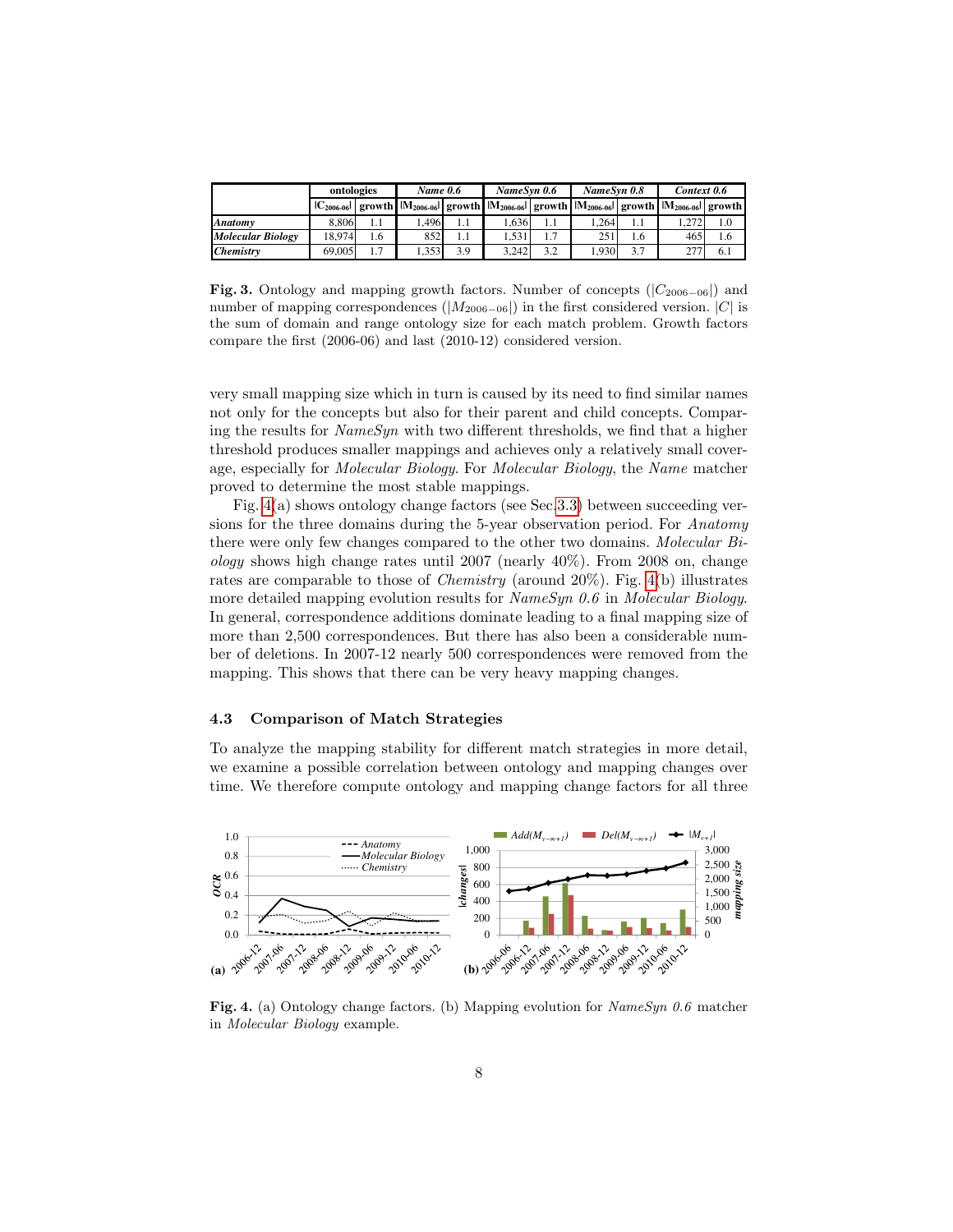

<span id="page-8-0"></span>Fig. 5. Ontology and mapping change factors for three life science domain examples (a) Anatomy, (b) Molecular Biology, (c) Chemistry

match scenarios and the four match strategies (Fig.  $5$  a-c). For Anatomy, ontologies and mappings only slightly changed (see y-axis range), while the other two scenarios experience a surprisingly high degree of mapping changes between 10 and 80 %. Except for Chemistry we observe a strong correlation between the ontology change factor (black continuous line) and the mapping change factors of the different match strategies(colored dashed lines). The Name matcher was relatively stable in general while the Context matcher was most heavily influenced by ontology evolution. This especially holds for Chemistry where 80% of the Context mappings changed in 2008. The reason for the relative instability of Context is mainly in its use of more ontological information that can change, i.e., changes on both parent and child concepts have an influence. For instance, moving a concept from one parent concept to another might completely change a concept's context. For Molecular Biology the mappings, (especially NameSyn), changed heavily in 2007-12, although the maximum ontology evolution already occurred in 2007-06. This results from successive modification of GO-BP and GO-MF in 2007. The combined changes in both sub-ontologies seem to have led to numerous mapping changes in 2007-12.

#### 4.4 Impact of Ontology on Mapping Changes

Fig. [6](#page-9-1) illustrates the real impact of ontology changes (Ext, Red, Rev) on mapping changes (Add, Del). We exemplarily show results for  $NameSyn 0.6$  and computed the average over all versions. The table shows the number of changed concepts as well as the ratio having impact on mapping changes  $(IR)$ . First, we can observe that a high number of ontology extensions, reductions and revisions has no impact on the ontology mappings  $(>80\%)$ . This is due to a limited match coverage since changed ontology parts that are not covered by the ontology mapping do not result in mapping changes. Second, extending ontology changes (Ext) primarily cause correspondence additions and no or only few correspondence deletions for all three scenarios. Third, Red concepts are primarily involved in correspondence deletions but also in some additions. The latter might result from specific matcher characteristics. Imagine a concept loses a synonym and also the correspondence based on this synonym. This can enable a new correspondence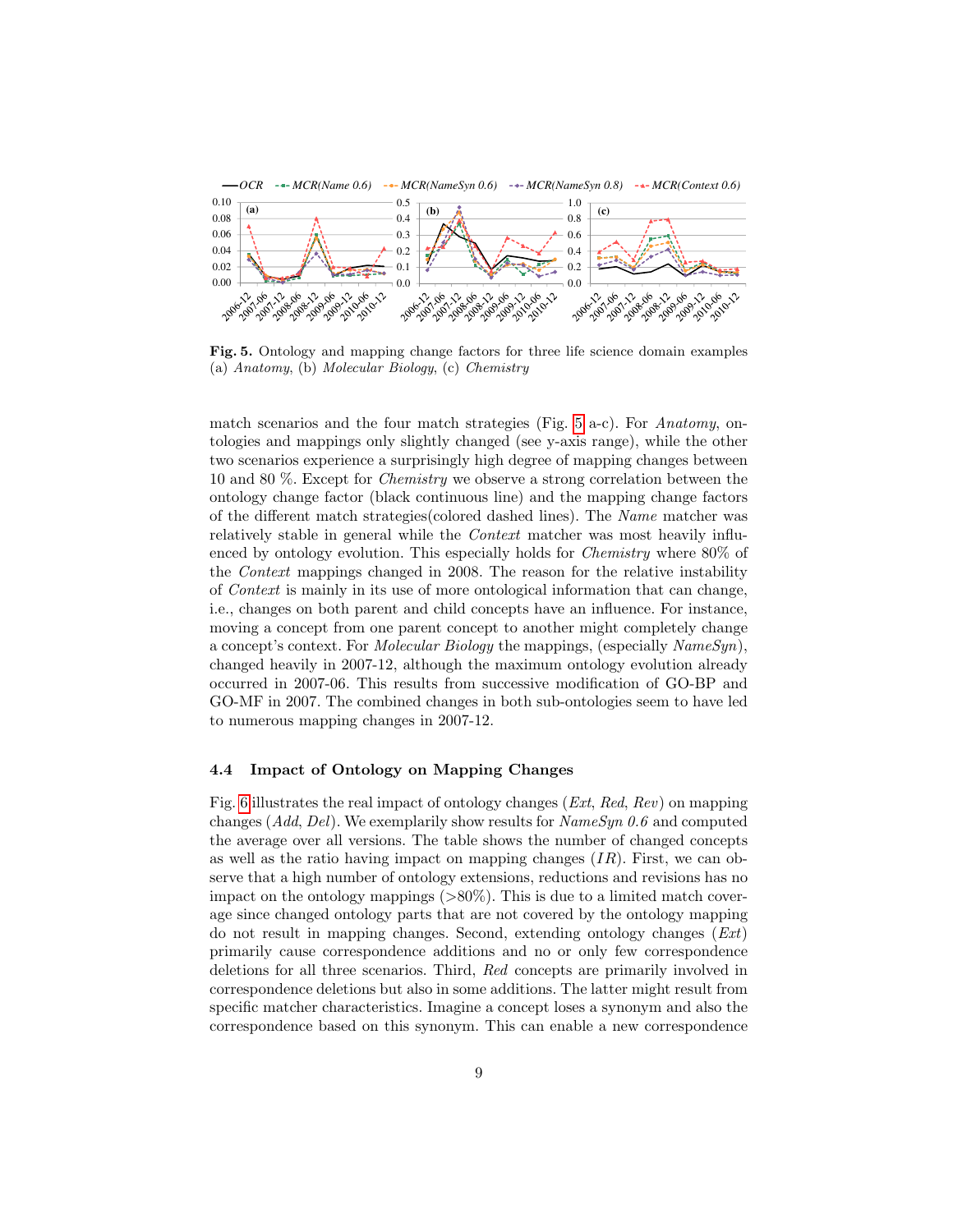|                          | $\left  \boldsymbol{Ext} \right $ | $IR_{Ext}$ |                     | Red | $IR_{Red}$       |      | Rev   | $IR_{Rev}$ |         |
|--------------------------|-----------------------------------|------------|---------------------|-----|------------------|------|-------|------------|---------|
|                          |                                   |            | •Del                |     | <del>∢</del> Add | →Del |       |            | $>$ Del |
| Anatomy                  | 95                                | $18.7\%$   | $0.1\%$             | 7   | 0.0%             | 7.8% | 89    | $6.8\%$    | 4.1%    |
| <b>Molecular Biology</b> | 2,359                             |            | $4.6\% \cdot 0.7\%$ | 223 | 2.4%             | 8.8% | 2.209 | $3.5\%$    | $2.1\%$ |
| Chemistrv                | 8,377                             |            | 2%                  | 366 | $3.5\%$          | 5.3% | 6.441 | $8.1\%$    | $4.0\%$ |

<span id="page-9-1"></span>Fig. 6. Impact of ontology concept changes (*Ext*, *Red, Rev*) on mapping changes (Add, Del) for NameSyn 0.6. Average values for absolute change number ( $|Ext|, |Red|$ ,  $|Rev|$  and impact association ratios  $(IR(O_{Ch}, M_{Ch})$  displayed as percentage) over all considered versions

by relating the concept to another one than before. Thus, a synonym deletion can lead to a correspondence deletion and addition in one evolution step. Finally, revised concepts ( $Rev$ ) trigger both, Add and Del. This is intuitive since revised concepts might have been extended and reduced in one evolution step (e.g., attribute addition and deletion). In general, ontology revisions account for a high share of mapping changes while deletions play only a minor role.

## 4.5 Summary

We evaluated ontology and mapping evolution for three real-world life science domains (Anatomy, Molecular Biology and Chemistry) and took four matchstrategies into account. The analysis results show that especially Molecular Biology and Chemistry underlie heavy ontology extensions and revisions whereas Anatomy is relatively stable. Since existing knowledge is mainly extended or revised, we find only few ontology reducing changes for all domains. Ontology evolution heavily influenced mappings computed by different metadata-based match strategies. Especially, the structural matcher Context produced rather unstable results whereas mappings based on the Name matcher are relatively stable. As expected, ontology extensions primarily lead to correspondence additions and information reducing ontology changes primarily lead to the removal of correspondences. Ontology revisions play an important role and result in both the addition and deletion of correspondences.

## <span id="page-9-0"></span>5 Related Work

In the last decade, ontology matching to semi-automatically create ontology mappings has become an active research field (see [\[8,](#page-11-4)[24\]](#page-11-12) for overviews). In the life sciences especially the matching of anatomy ontologies [\[31\]](#page-11-13) and molecular biological ontologies [\[2\]](#page-10-3) has attracted considerable interest. Most match approaches focus on improving the quality of computed mappings by applying different matchers (e.g., based on the name/synonyms of concepts, the ontology structure or associated instances) in a workflow-like manner. For comparing available match systems w.r.t. their quality the OAEI [\[23\]](#page-11-6) provides gold standard mappings, e.g., between MA and NCIT.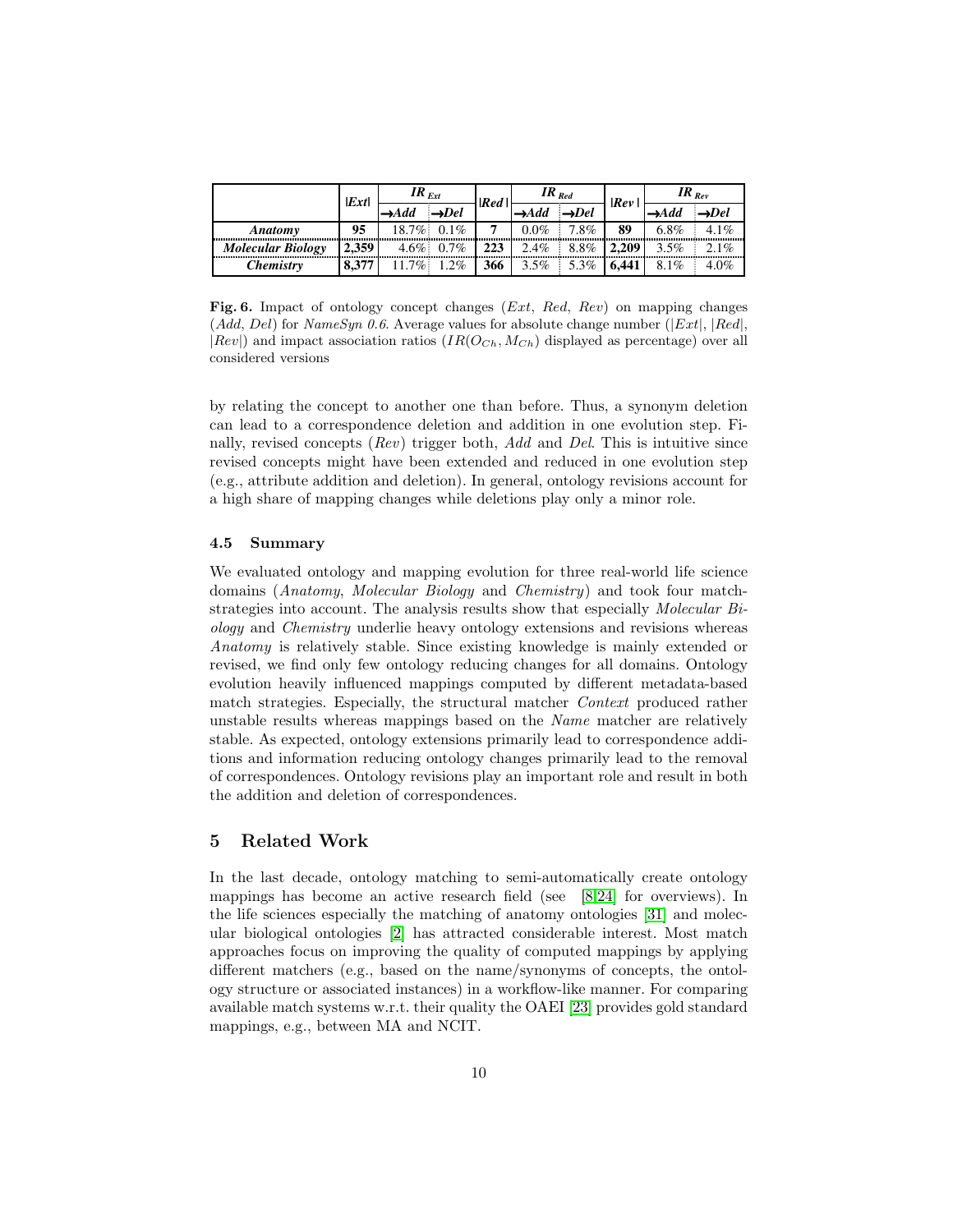Previous work on ontology evolution (see [\[9](#page-11-14)[,15\]](#page-11-15) for surveys) focused on ontology versioning [\[18\]](#page-11-16), the evolution process itself [\[26\]](#page-11-17) as well as the detection of changes between ontology versions [\[21\]](#page-11-18). Few approaches investigate how changes in ontologies should be propagated to dependent artifacts such as instances or annotations. For example, the ontology evolution process proposed in [\[27\]](#page-11-19) includes a change propagation phase where performed changes are propagated to other ontologies that are based on the modified ontology.

The evolution of ontology mappings has received only little attention so far. In our previous work [\[14\]](#page-11-2) we studied the evolution of mappings without considering interdependencies to ontology evolution. In a further study [\[29\]](#page-11-20) we focused on the stability of correspondences created by an instance-based matcher and proposed measures which allow for a classification of (un)stable correspondences. [\[7\]](#page-11-3) discusses possible techniques to maintain mappings in an automatic way.

In contrast to previous work this study focuses on the impact of ontology on mapping changes, i.e., we investigate (1) how ontology mappings change and (2) study how ontology changes correlate with mapping changes for different matchers. In our evaluation we use real-world data sets from several life science domains. The mapping versions under investigation were created with previously evaluated matchers such as name or name/synonym using the GOMMA system [\[17\]](#page-11-21).

## <span id="page-10-1"></span>6 Conclusion and Future Work

We studied the evolution of ontology mappings and analyzed the ontology changes triggering mapping changes as well as the influence of different match techniques. Our analysis covered three life science mappings and three match strategies. Except for anatomy ontologies, we observed that ontology mappings based on common match strategies using name and synonym information often experience heavy changes. The results indicate a significant correlation between ontology and mapping changes depending on the utilized match strategy and mapping coverage.

In future work, we plan to investigate how known ontology changes can be used to semi-automatically adapt ontology mappings without a completely new mapping determination.

# References

- <span id="page-10-0"></span>1. Adult Mouse Anatomy: [http://www.informatics.jax.org/searches/AMA\\_form](http://www.informatics.jax.org/searches/AMA_form)
- <span id="page-10-3"></span>2. Bodenreider, O., Burgun, A.: Linking the gene ontology to other biological ontologies. In: Proc. ISMB2005 SIG meeting on Bio-ontologies. pp. 17–18 (2005)
- 3. Bodenreider, O., Hayamizu, T., Ringwald, M., et al.: Of mice and men: Aligning mouse and human anatomies. In: Proc. of AMIA Annual Symposium (2005)
- 4. Bodenreider, O., Stevens, R.: Bio-ontologies: current trends and future directions. Briefings in bioinformatics  $7(3)$ ,  $256-274$   $(2006)$
- <span id="page-10-2"></span>5. Chemical entities of biological interest: <http://www.ebi.ac.uk/chebi/>